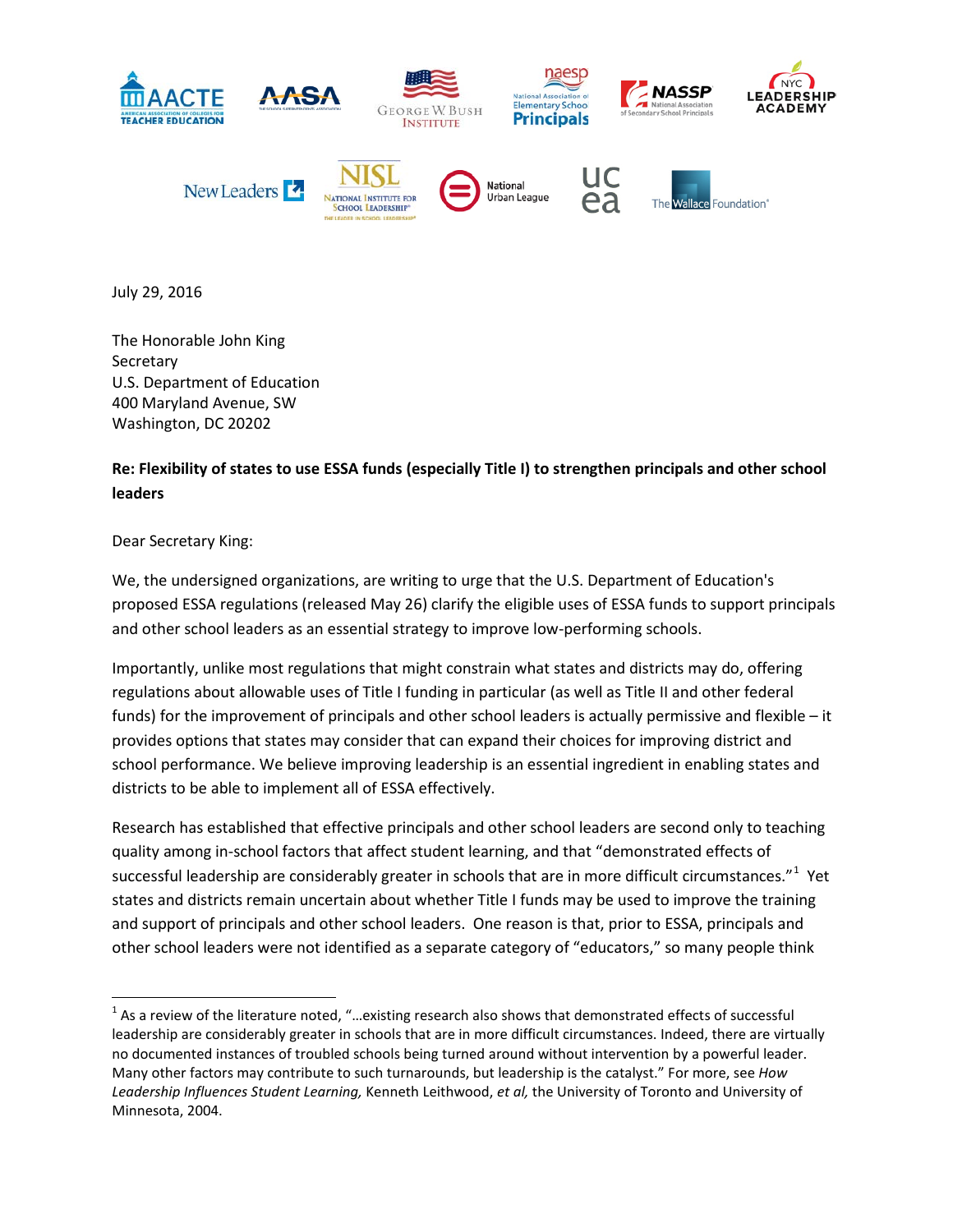the term only refers to teachers. A second reason is that until now it has not been clear what leadership activities had sufficient evidence to qualify.

Given the number of times that the phrase "principals and other school leaders" is mentioned in the law, and given a recent analysis by the RAND Corp.<sup>[2](#page-1-0)</sup> that identified three kinds of principal support with tiered evidence that makes them eligible for Title I funding, we are hoping that the Department will do the following to clarify how states and districts can use Title I, Title II, and other funds to strengthen principals and other school leaders.

## **1. Specifically identify support for school leaders as allowable uses of Title I funding, including for school improvement.**

Based on our discussion with the field, it is clear that SEAs, LEAs and stakeholders do not understand that activities to support principals and other school leaders are allowable uses of Title I funds, in large part because the phrase "educators" is understood to refer to teachers, but not principals and other school leaders. We therefore urge the Department to specifically identify principals and other school leaders as eligible for support.

In addition, the Department's proposed regulations call for states to describe in their school improvement plans how they will ensure evidence-based actions to provide supports to lowestperforming schools, and offer examples of such potential actions. Since "there are virtually no documented instances of troubled schools being turned around without intervention by a powerful leader,"<sup>[3](#page-1-1)</sup> we urge the Department to ask states what role they envision principals and other school leaders playing in school improvement, what support they need to do so, and to provide examples of this approach in action.

## **2. Point to principals and other school leaders in states' consolidated plans including school improvement plans.**

Consolidated state plans will likely form a critical architecture for state and local action in ESSA implementation – defining their priorities under the Act and how they will use federal funds. We urge the Department to more clearly ask states to describe in their consolidated plans their strategies for supporting excellent principals and other school leaders, in particular activities where there is evidence that doing so influences school outcomes. These include principal preparation programs, professional development and school reform activities. [4](#page-1-2) This should include whether and how they intend to use the optional three percent set aside for leadership activities in Title II.

 $\overline{\phantom{a}}$ 

<span id="page-1-0"></span><sup>&</sup>lt;sup>2</sup> School Leadership Interventions Under the Every Student Succeeds Act (Volume I), Rebecca Herman, et al, RAND, 2016.

<span id="page-1-1"></span><sup>&</sup>lt;sup>3</sup>"Many other factors may contribute to such turnarounds, but leadership is the catalyst." Leithwood, *et al,* 2004.<br><sup>4</sup> Herman, 2016.

<span id="page-1-2"></span>